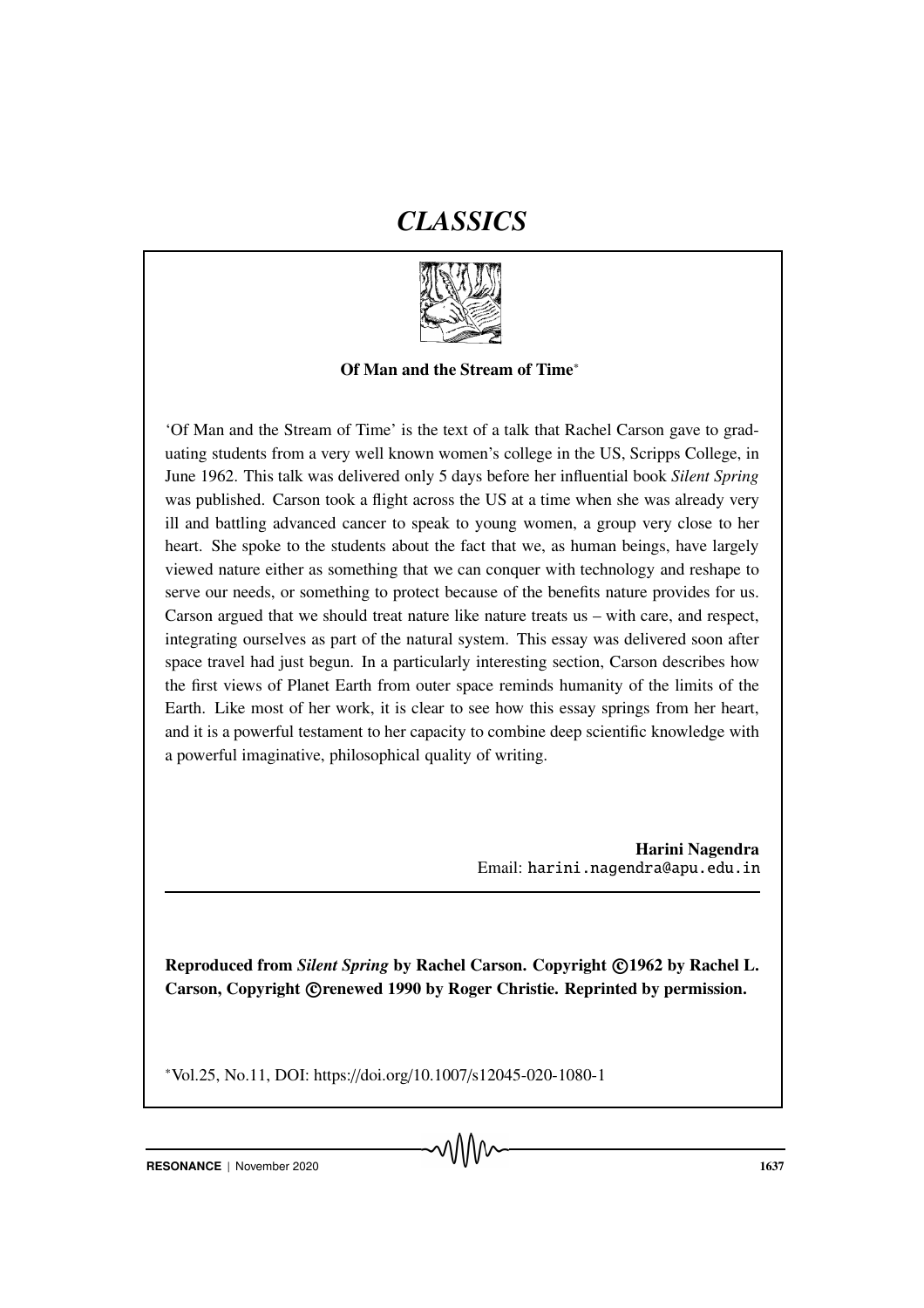*Of Man and the Stream of Time* (Scripps College, Claremont, California, June 12, 1962)

### RACHEL CARSON

As I was carried here so swiftly across the continent by a jet airliner, it occurred to me that I have really been on the way for ten years, for it was that long ago that your President first invited me to come to Scripps College. Through the intervening years, he has renewed that invitation with infinite patience and courtesy. Now at last circumstances have allowed me to accept, and I am very happy to be here.

Had I come ten years ago, I am not certain what I would have talked about. But as I have lived and, I hope, learned, as I have reflected upon the problems that crowd in upon us today, one stands out in my mind as having such vast importance that I want to discuss it with you now.

I wish to speak today of man's relation to nature and more specifically of man's attitude toward nature. A generation ago this would perhaps have been an academic subject of little interest to any but philosophers. Today it is a subject of immediate and sometimes terrifying relevance.

The word Nature has many and varied connotations, but for the present theme I like this definition: "Nature is the part of the world that man did not make." You who have spent your undergraduate years here at Scripps have been exceptionally fortunate, living in the midst of beauty and comforts and conveniences that *are* creations of man—yet always in the background having the majestic and beautiful mountains to remind you of an older and vaster world—a world that man did not make.

Man has long talked somewhat arrogantly about the conquest of nature; now he has the power to achieve his boast. It is our misfortune—it may well be our final tragedy—that this power has not been tempered with wisdom, but has been marked by irresponsibility; that there is all too little awareness that man is *part* of nature, and that the price of conquest may well be the destruction of man himself.

Measured against the vast backdrop of geologic time, the whole era of man seems but a moment—but how portentous a moment! It was only within the past million years or so that the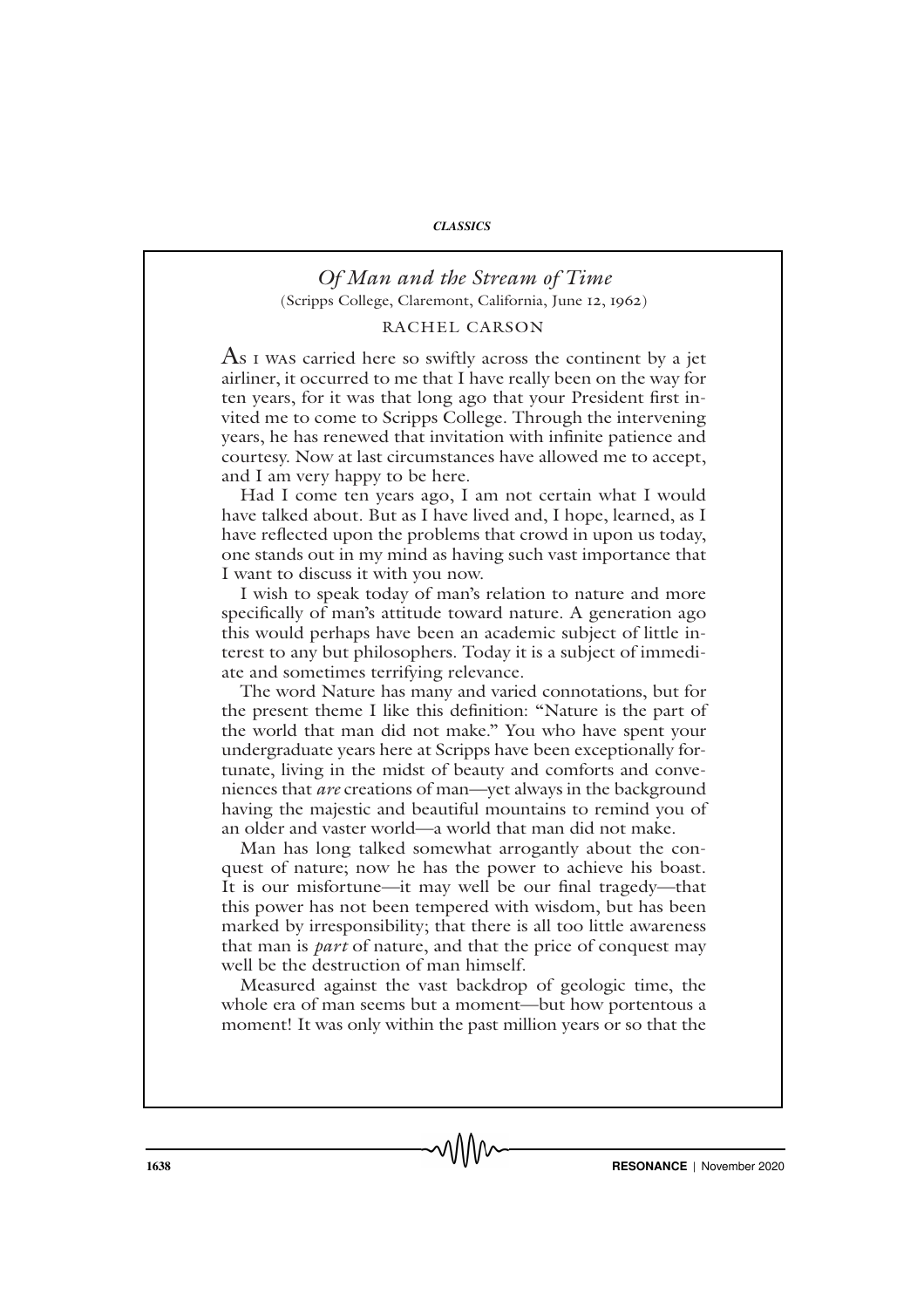#### 422 other writings on the environment

race of man arose. Who could have foretold that this being, who walked upright and no longer lived in trees, who lurked in caves, hiding in fear from the great beasts who shared his world—who could have guessed that he would one day have in his hands the power to change the very nature of the earth—the power of life and death over so many of its creatures? Who could have foretold that the brain that was developing behind those heavy brow ridges would allow him to accomplish things no other creature had achieved—but would not at the same time endow him with wisdom so to control his activities that he would not bring destruction upon himself?

I like the way E. B. White has summed it up in his usual inimitable style. "I am pessimistic about the human race," said Mr. White, "because it is too ingenious for its own good. Our approach to nature is to beat it into submission. We would stand a better chance of survival if we accommodated ourselves to this planet and viewed it appreciatively instead of skeptically and dictatorially."

Our attitude toward nature has changed with time, in ways that I can only suggest here. Primitive men, confronted with the awesome forces of nature, reacted in fear of what they did not understand. They peopled the dark and brooding forests with supernatural beings. Looking out on the sea that extended to an unknown horizon, they imagined a dreadful brink lying beneath fog and gathering darkness; they pictured vast abysses waiting to suck the traveler down into a bottomless gulf.

Only a few centuries have passed since those pre-Columbian days, yet today our whole earth has become only another shore from which we look out across the dark ocean of space, uncertain what we shall find when we sail out among the stars, but like the Norsemen and the Polynesians of old, lured by the very challenge of the unknown.

Between the time of those early voyages into unknown seas and the present we can trace an enormous and fateful change. It is good that fear and superstition have largely been replaced by knowledge, but we would be on safer ground today if the knowledge had been accompanied by humility instead of arrogance.

In the western world our thinking has for many centuries been dominated by the Jewish-Christian concept of man's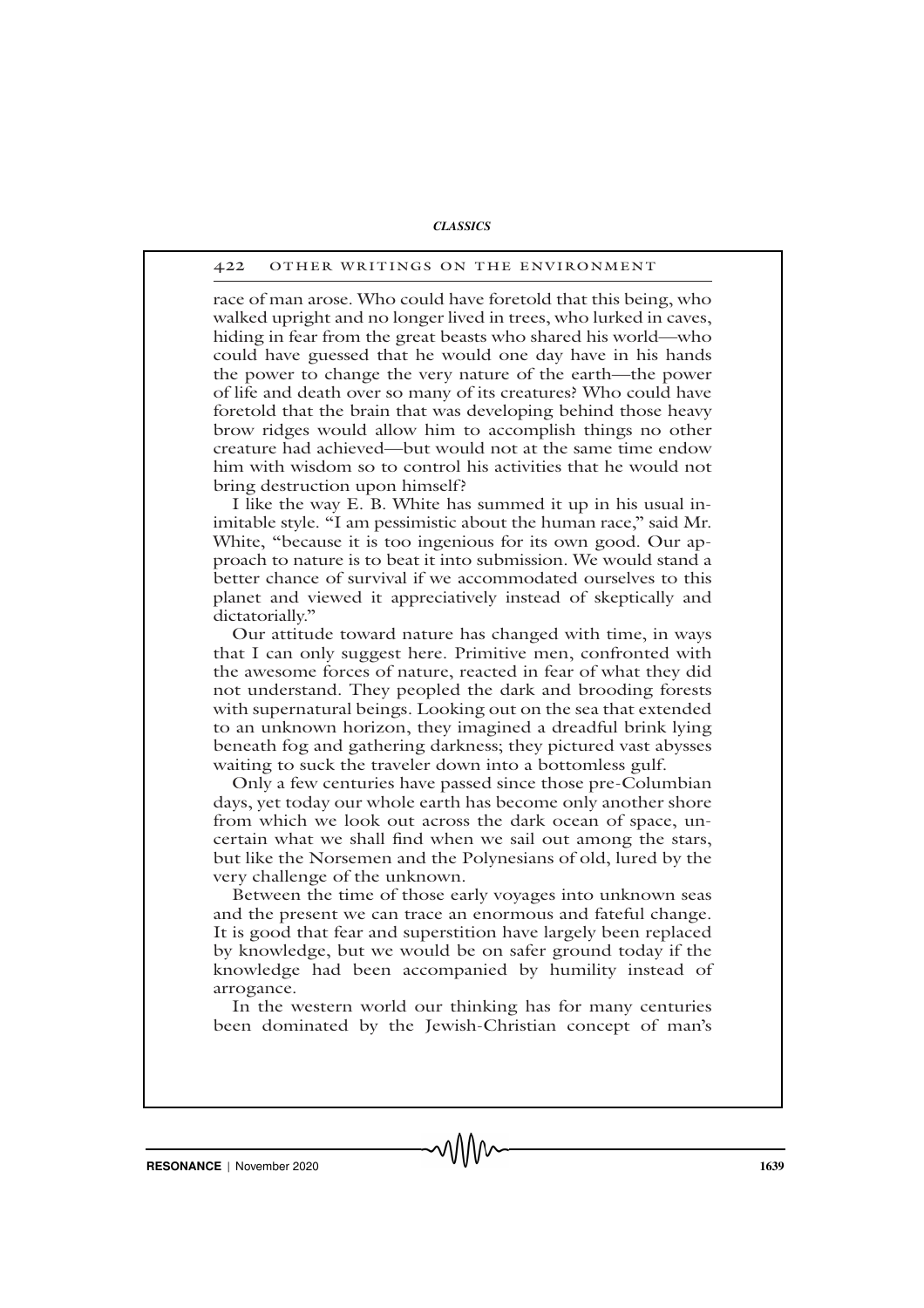|  |  | OF MAN AND THE STREAM OF TIME |  | 423 |
|--|--|-------------------------------|--|-----|
|  |  |                               |  |     |

relation to nature, in which man is regarded as the master of all the earth's inhabitants. Out of this there easily grew the thought that everything on earth—animate or inanimate, animal, vegetable, or mineral—and indeed the earth itself—had been created expressly for man.

John Muir, who knew and loved the California mountains, has described this naive view of nature with biting wit: "A numerous class of men are painfully astonished whenever they find anything, living or dead, in all God's universe, which they cannot eat or render in some way what they call useful to themselves. . . . Whales are storehouses of oil for us, to help out the stars in lighting our dark ways until the discovery of the Pennsylvania oil wells. Among plants, hemp is a case of evident destination for ships' rigging, wrapping packages, and hanging the wicked."

So Muir, with his pen dipped in acid, many years ago pointed out the incredible absurdity of such views. But I am not certain that in spite of all our modern learning and sophistication, we have actually progressed far beyond the self-oriented philosophy of the Victorians. I fear that these ideas still lurk about, showing themselves boldly and openly at times, at others skulking about in the shadows of the subconscious.

I have met them frequently, as I have pointed out some exquisite creature of the tide pools to a chance companion. "What is it for?" he may ask, and he is obviously disappointed if I can't assure him that it can be eaten or at least made into some bauble to be sold in a shop.

But how is one to assign a value to the exquisite flower-like hydroids reflected in the still mirror of a tide pool? Who can place in one pan of some cosmic scales the trinkets of modern civilization and in the other the song of a thrush in the windless twilight?

Now I have dwelt at some length on the fallacious idea of a world arranged for man's use and convenience, but I have done so because I am convinced that these notions—the legacy of an earlier day—are at the root of some of our most critical problems. We still talk in terms of "conquest"—whether it be of the insect world or of the mysterious world of space. We still have not become mature enough to see ourselves as a very tiny part of a vast and incredible universe, a universe that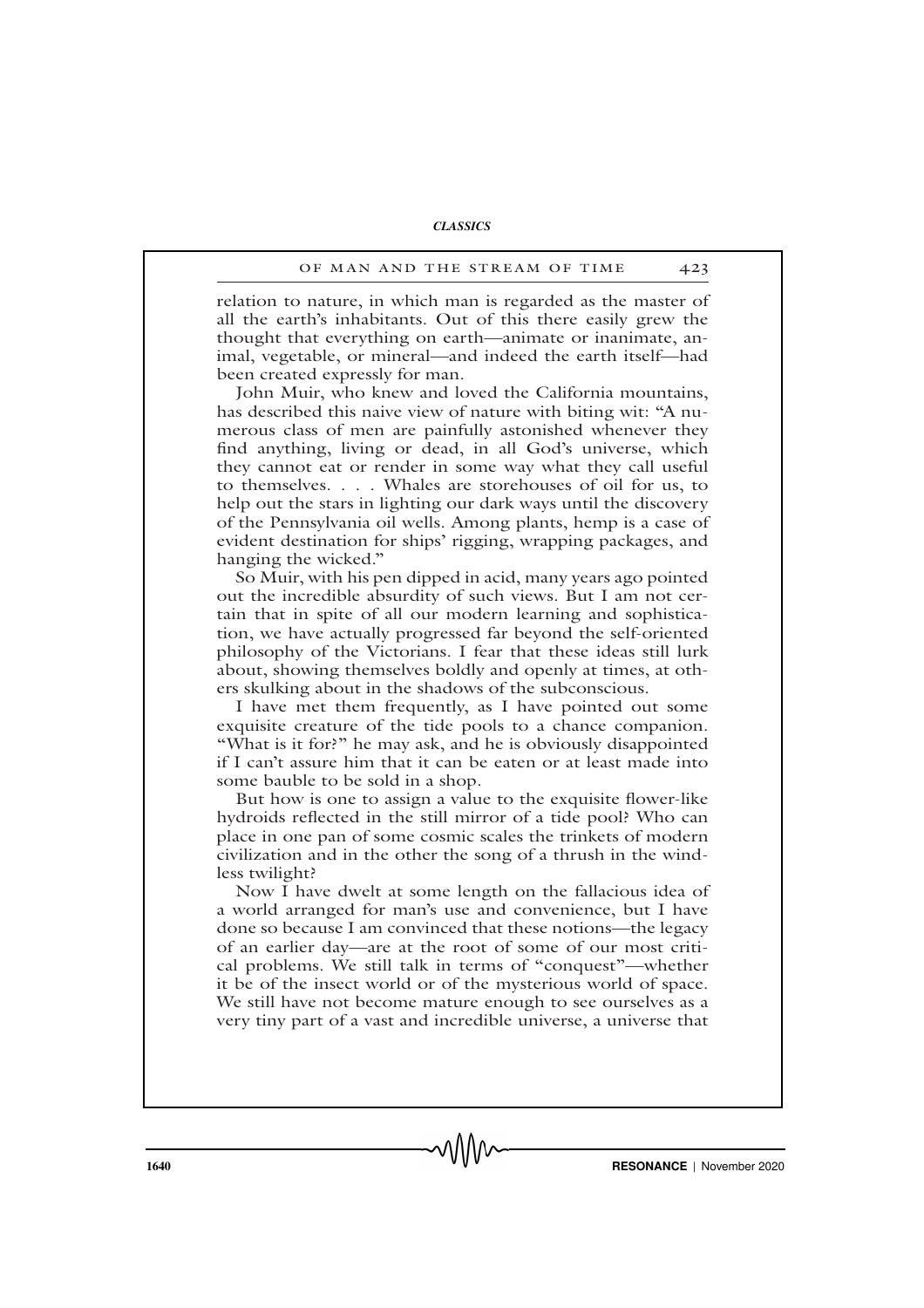## 424 other writings on the environment

is distinguished above all else by a mysterious and wonderful unity that we flout at our peril.

Poets often have a perception that gives their words the validity of science. So the English poet Francis Thompson said nearly a century ago,

> Thou canst not stir a flower Without troubling of a star.

But the poet's insight has not become part of general knowledge.

Man's attitude toward nature is today critically important, simply because of his new-found power to destroy it. For a good many years there has been an excellent organization known as The International Union for the Protection of Nature. I clearly remember that in the days before Hiroshima I used to wonder whether nature—nature in the broadest context of the word—actually needed protection from man. Surely the sea was inviolate and forever beyond man's power to change it. Surely the vast cycles by which water is drawn up into the clouds to return again to the earth could never be touched. And just as surely the vast tides of life—the migrating birds—would continue to ebb and flow over the continents, marking the passage of the seasons.

But I was wrong. Even these things, that seemed to belong to the eternal verities, are not only threatened but have already felt the destroying hand of man.

Today we use the sea as a dumping ground for radioactive wastes, which then enter into the vast and uncontrollable movements of ocean waters through the deep basins, to turn up no one knows where. . . .

The once beneficent rains are now an instrument to bring down from the atmosphere the deadly products of nuclear explosions. Water, perhaps our most precious natural resource, is used and misused at a reckless rate. Our streams are fouled with an incredible assortment of wastes—domestic, chemical, radioactive, so that our planet, though dominated by seas that envelop three-fourths of its surface, is rapidly becoming a thirsty world.

We now wage war on other organisms, turning against them all the terrible armaments of modern chemistry, and we assume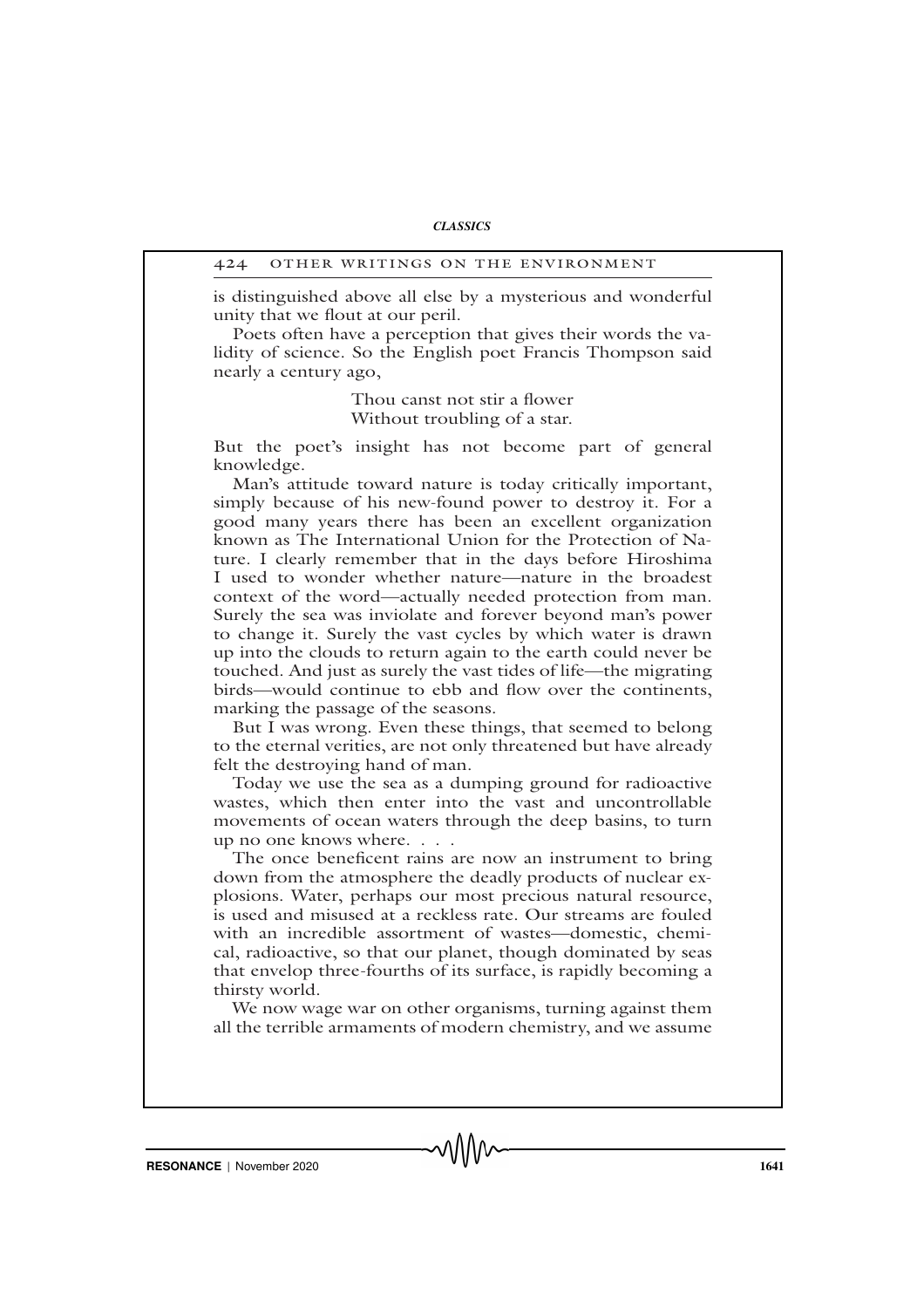|  | <b>CLASSICS</b> |
|--|-----------------|
|--|-----------------|

|  |  | OF MAN AND THE STREAM OF TIME |  | 425 |
|--|--|-------------------------------|--|-----|
|  |  |                               |  |     |

a right to push whole species over the brink of extinction. This is a far cry from the philosophy of that man of peace, Albert Schweitzer—the philosophy of "reverence for life." Although all the world honors Dr. Schweitzer, I am afraid we do not follow him.

So nature does indeed need protection from man; but man, too, needs protection from his own acts, for he is part of the living world. His war against nature is inevitably a war against himself. His heedless and destructive acts enter into the vast cycles of the earth, and in time return to him.

Through all this problem there runs a constant theme, and the theme is the flowing stream of time, unhurried, unmindful of man's restless and feverish pace. It is made up of geologic events, that have created mountains and worn them away, that have brought the seas out of their basins, to flood the continents and then retreat. But even more importantly it is made up of biological events, that represent that all-important adjustment of living protoplasm to the conditions of the external world. What we are today represents an adjustment achieved over the millions and hundreds of millions of years. There have always been elements in the environment that were hostile to living things—extremes of temperature, background radiation in rocks and atmosphere, toxic elements in the earth and sea. But over the long ages of time, life has reached an accommodation, a balance.

Now we are far on the way to upsetting this balance by creating an artificial environment—an environment consisting to an ever increasing extent of things that "man has made." The radiation to which we must adjust if we are to survive is no longer simply the natural background radiation of rocks and sunlight, it is the result of our tampering with the atom. In the same way, wholly new chemicals are emerging from the laboratories—an astounding, bewildering array of them. All of these things are being introduced into our environment at a rapid rate. There simply is no time for living protoplasm to adjust to them.

In 1955 a group of 70 scientists met at Princeton University to consider man's role in changing the face of the earth. They produced a volume of nearly 1200 pages devoted to changes that range from the first use of fire to urban sprawl. It is an astounding record. This is not to say, of course, that all the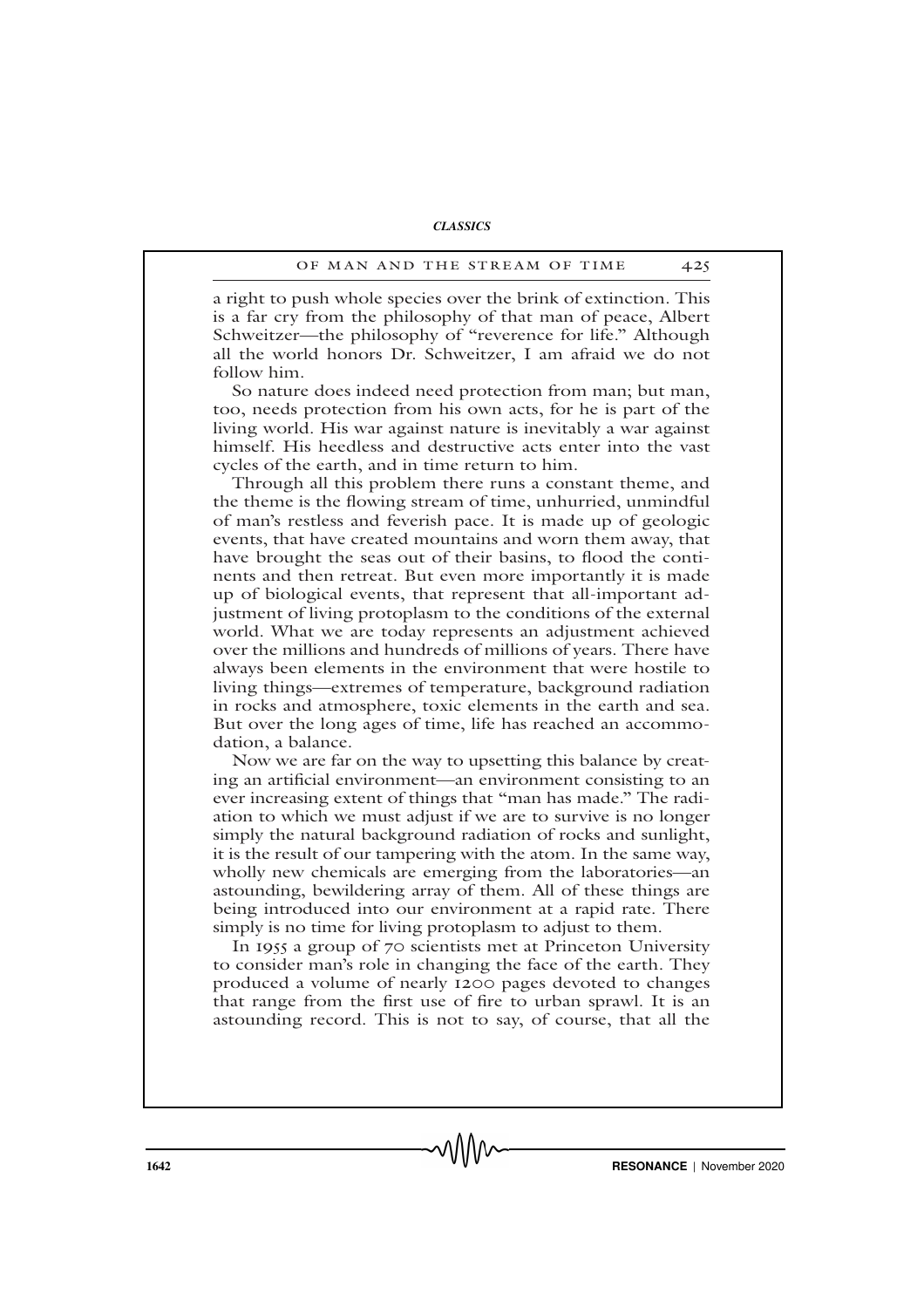#### 426 other writings on the environment

changes have been undesirable. But the distinguishing feature of man's activities is that they have almost always been undertaken from the narrow viewpoint of short-range gain, without considering either their impact on the earth or their long-range effect upon ourselves.

They have been distinguished, also, by a curious unwillingness to be guided by the knowledge that is available in certain areas of science. I mean especially the knowledge of biologists, of ecologists, of geneticists, all of whom have special areas of competence that should allow them to predict the effect of our actions on living creatures, including, of course, man himself.

This is an age that has produced floods of how-to-do-it books, and it is also an age of how-to-do-it science. It is, in other words, the age of technology, in which if we know *how* to do something, we do it without pausing to inquire whether we *should*. We know how to split the atom, and how to use its energy in peace and war, and so we proceed with preparations to do so, as if acting under some blind compulsion; even though the geneticists tell us that by our actions in this atomic age we are endangering not only ourselves but the integrity of the human germ plasm.

Instead of always trying to impose our will on Nature we should sometimes be quiet and listen to what she has to tell us. If we did so I am sure we would gain a new perspective on our own feverish lives. We might even see the folly and the madness of a world in which half of mankind is busily preparing to destroy the other half and to reduce our whole planet to radioactive ashes in the doing. We might gain what the English essayist Tomlinson called "a hint of a reality, hitherto fabulous, of a truth that may be everlasting, yet is contrary to all our experience," for "our earth may be a far better place than we have yet discovered."

I wish I could stand before you and say that my own generation had brought strength and meaning to man's relation to nature, that we had looked upon the majesty and beauty and terror of the earth we inhabit and learned wisdom and humility. Alas, this cannot be said, for it is we who have brought into being a fateful and destructive power.

But the stream of time moves forward and mankind moves with it. Your generation must come to terms with the